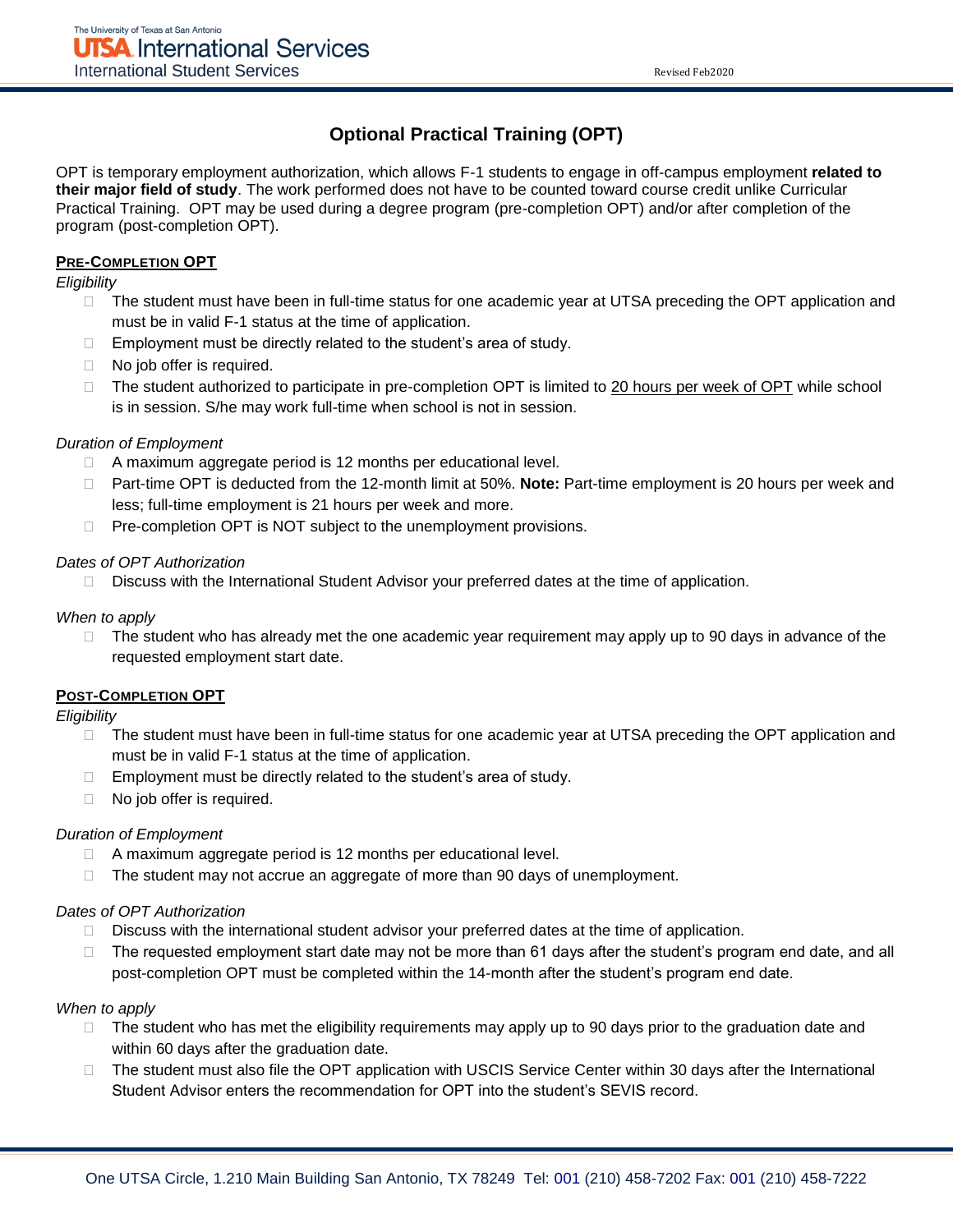### *Application Procedures for Pre- and Post-Completion OPT*

- 1. Complete the online Blackboard OPT Workshop  $\rightarrow$  Bring copy of quiz score.
- 2. Bring the following to the International Student Services (ISS):
	- **OPT Request Form**: available a[t http://international.utsa.edu/forms/optional-practical-training-forms/](http://international.utsa.edu/forms/optional-practical-training-forms/)
	- □ Completed Form I-765: available at: <http://www.uscis.gov/i-765>
	- If you wish to receive the EAD card through the ISS, please fill in Section 3 with the OIP address below: OIP/UTSA, One UTSA Circle, MB 1.210

#### San Antonio, TX 78249

- **Check or money order for \$410** made payable to: *The U.S. Department of Homeland Security* Do not write or make corrections in the upper portion of the check. If using a personal check, make sure that you maintain enough money in your bank account.
- **2 passport-style photos** taken within the past 30 days on white background The photos must be 2 x 2 inches. The image must be 1 inch from the hair to the chin and 1  $\frac{1}{4}$  inch from eye height to the bottom of the photo. Your name and I-94 number must be printed in pencil or felt pen on the back of the photos.
- **Letter from the academic advisor** stating your academic standing and expected graduation date (mm/dd/yyyy format) or completion of course requirements. If you are double-majoring, please be sure to bring a letter for each major.
- **Copies of the following**:
	- o I-94 Form (front and back)
	- o Passport identity pages, photo page, page with passport validity dates including renewal page if original has expired, and pages showing amendments such as name changes, corrections, etc.
	- o Passport visa page, if applicable
	- o All previous I-20 forms
	- o Previous Employment Authorization Card (EAD), if any
- 3. Pay the \$150.00 ISS OPT processing fee [\(UTSA ASAP](https://sso-cas.it.utsa.edu/cas/login?service=https%3A%2F%2Fasap.utsa.edu%3A7891%2Fssomanager%2Fc%2FSSB) or at Fiscal Services)
- 4. International Student Services will issue 2 new I-20s reflecting OPT (one for your personal record and the other for USCIS Service Center). Pick up your new I-20s at the ISS. Assemble the OPT application packet, make a copy for your reference, and mail it according to your delivery method. **Your OPT application must be sent to USCIS no later than 30 days after the date of I-20 issuance.**

| For U.S. Postal Service deliveries: | For Express mail & courier deliveries:    |
|-------------------------------------|-------------------------------------------|
| <b>USCIS Dallas Lockbox</b>         | USCIS, Attn: AOS                          |
| <b>USCIS, P.O. Box 660867</b>       | 2501 S.State Hwy. 121 Business, Suite 400 |
| Dallas, TX 75266                    | Lewisville, TX 75067                      |

**E-Notification:** If you want to receive an email and/or a text message that your Form I-765 has been accepted at a USCIS lockbox facility, complete Form G-1145, E-Notification of Application/Petition Acceptance and clip it to the first page of your application.

- 5. USCIS will mail a receipt notice to the address listed on the Form I-765. The receipt notice will have a receipt number, the date of the receipt notice and USCIS website to check the status of your application.
- 6. USCIS will issue an Employment Authorization Document if they approve your application. USCIS reports that the processing time for an EAD is up to 90 days after the receipt notice date posted on the receipt. If USCIS wants more information, they can send a request for evidence. If ineligibility is determined, USCIS should indicate the reason for denial in a written notice. **When you receive the Employment Authorization Document, you must bring its copy to International Student Services**. Please do not forget to check your Employment Authorization Document for any errors. If you find any errors, please call USCIS Customer Service listed on your Receipt Notice.
- 7. If you do not have a Social Security number (SSN), you can apply for an SSN upon receipt of your Employment Authorization Document. For more information about an SSN go to:http://international.utsa.edu/living-in-san-antonio/social-security-number/.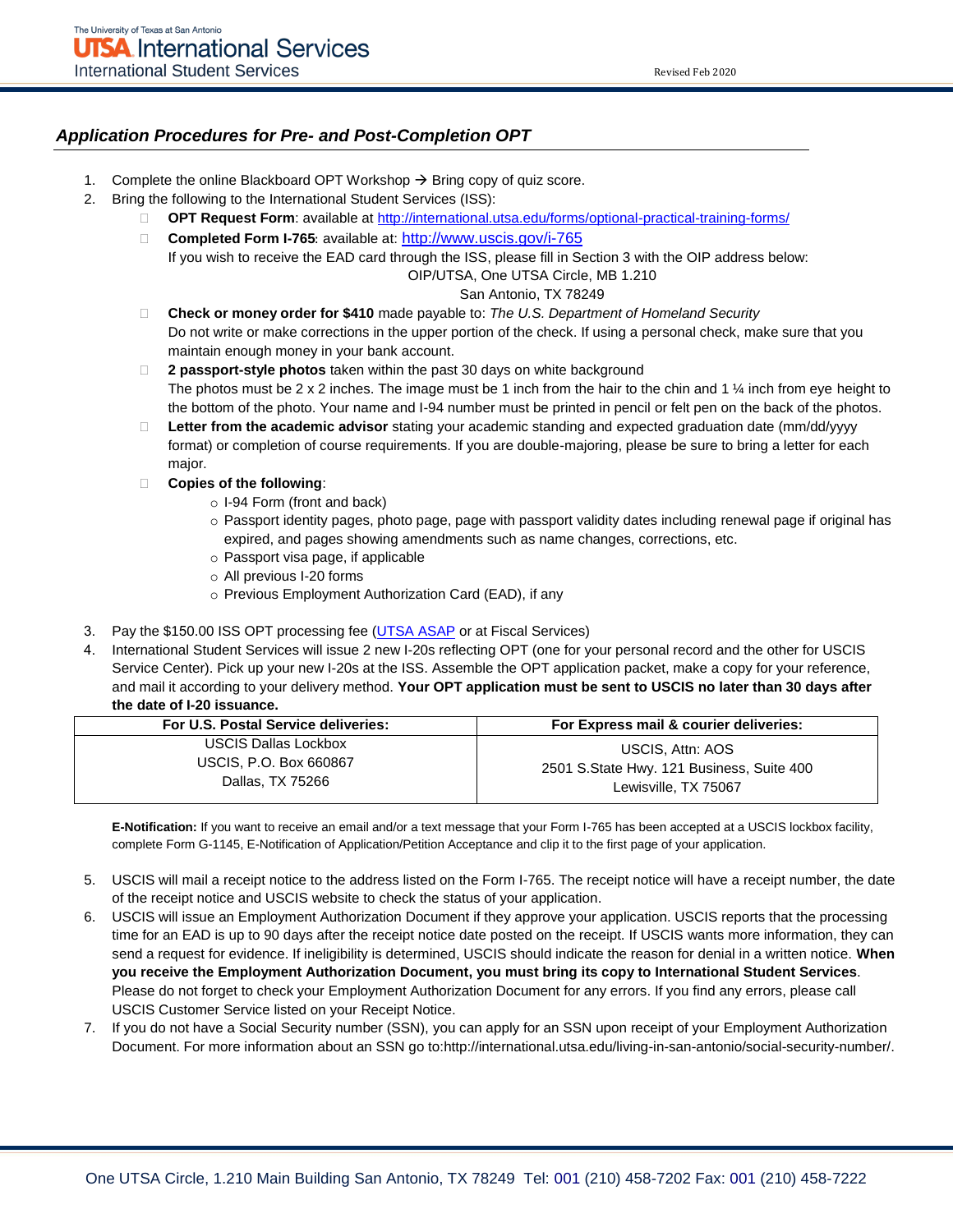## **MAINTAINING YOUR F-1 VISA STATUS WHILE ON OPT**

You must comply with U.S. Department of Homeland Security employment and reporting requirements to maintain your F-1 status during OPT.

### *F-1 STUDENTS' RESPONSIBILITIES*

All F-1 students are required to report to International Student Services **within 10 days** any changes in the following:

- D Legal name
- □ U.S. residential address
- $\Box$  Email address
- □ Telephone number
- □ Employment/Unemployment Status (including employment start/end date)
- □ Employer name, address and telephone number
- $\Box$  Departure from the U.S. (permanent leave)

Failure to report these changes will be considered as a violation of your visa status and may lead to termination of your F-1 visa status and revocation of your future benefits.

## *HOW TO REPORT*

You can report these changes by going to the International Gateway and completing the OPT Update Form at http://international.utsa.edu/forms/opt-update-address-employer-form/.

### *UNEMPLOYMENT LIMITS*

During any 12-month period of standard post-completion OPT, you may not be unemployed for an aggregate of more than 90 days. It is crucial that you report all periods of employment to avoid unnecessary accrual of unemployment days. If the U.S. Department of Homeland Security determines that the student has exceeded the limitations on authorized unemployment, the student's record will be terminated and she or he may be denied future immigration benefits that rely on the student's valid F-1 status.

#### *ACCEPTABLE EMPLOYMENT*

The U.S. Department of Homeland Security has ruled that the following activities are considered allowable employment on both pre-completion and standard post-completion OPT, **provided that the job is directly related to the student's program of study**:

- Regular paid employment Students may work for multiple employers as long as it is directly related to the student's program of study.
- □ Work for hire (Contract employment)
- □ Self-employed business owner The student should be able to prove that s/he has the proper business licenses and is actively engaged in a business related to his or her degree program.
- □ Volunteers or unpaid interns The student should be able to provide evidence, acquired from the student's employer, to verify the hours of week per week during the period of employment.

Please be aware that it is the student's responsibility to keep evidence of his or her employment records for future reference.

## *Early Departure from the U.S. while on OPT*

Students must inform International Student Services if they plan on departing the U.S. permanently while on OPT. Email the following information to [internationalprograms@utsa.edu:](mailto:internationalprograms@utsa.edu)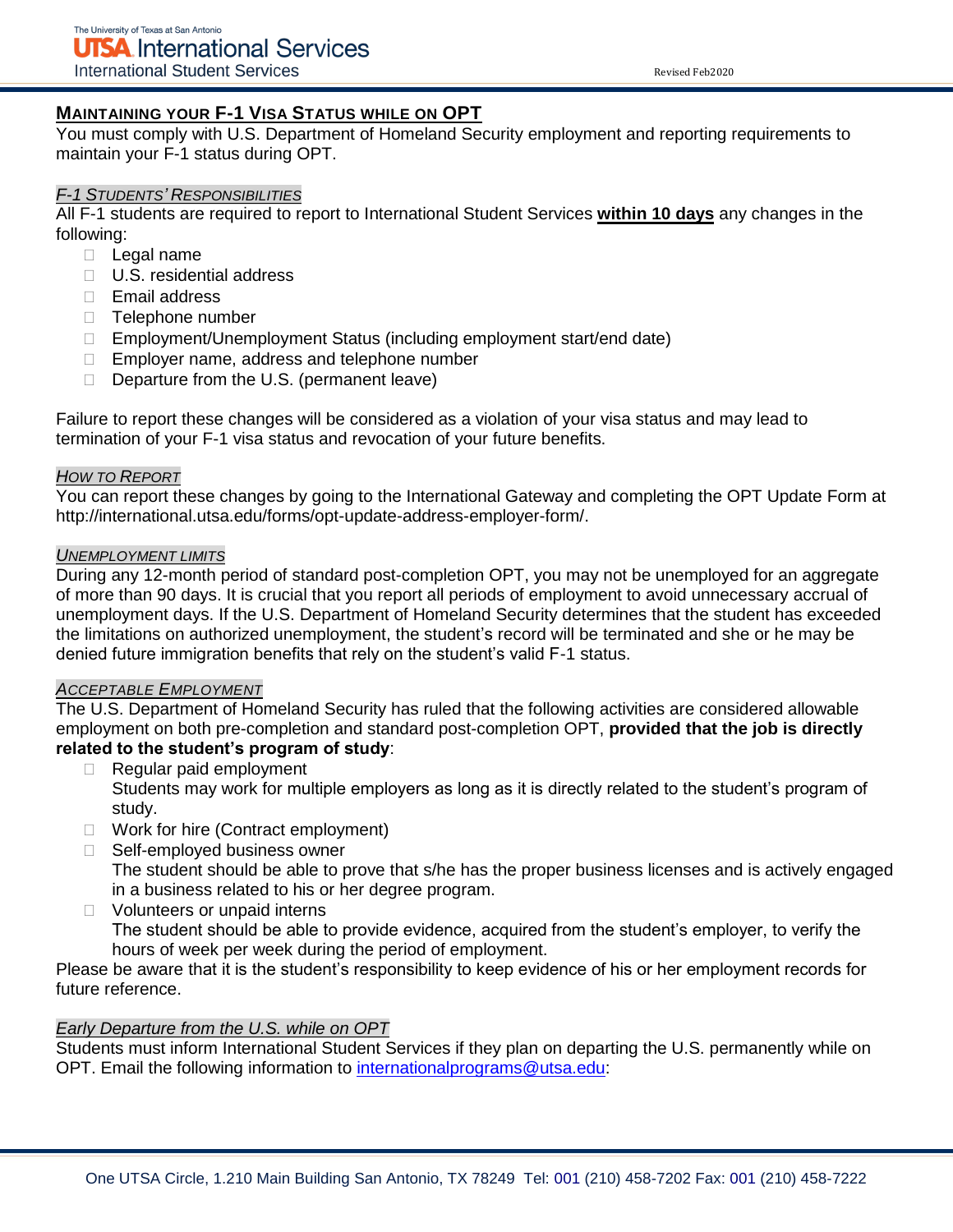Revised Feb2020

- Full name
- SEVIS ID Number
- End date of your employment, if applicable
- Date of departure
- Subject line should indicate: Early completion of OPT

Your SEVIS record will be updated to reflect your departure from the U.S.

#### *Transferring to Another School or Beginning New Academic Program*

If you plan on transferring to another school, you will need to speak to an international student advisor at International Student Services to coordinate the release of your SEVIS record. You may request to have your SEVIS record released while you are on OPT or during your 60-day grace period. Once the SEVIS record is released, you cannot continue working on OPT.

Also, if you plan to begin a new academic program at UTSA, you will need to contact International Student Services concerning your employment end date and new I-20 for the new program.

#### *HEALTH INSURANCE*

Students who have completed their academic program are no longer eligible for UTSA health insurance. If you wish to extend your UTSA health insurance, please contact Academic Health Plan before you graduate at (855) 247-2273 or [www.ahpcare.com/UTSystem.](http://www.ahpcare.com/UTSystem)

### *24-MONTH OPT EXTENSION ELIGIBILITY*

A student with a degree in a STEM (science, technology, engineering, mathematics) field can apply for a 17 month extension of their post-completion OPT. In order to qualify, a student must meet all of the following requirements:

- The student is already participating in approved post-completion OPT and working in a job directly related to the student's major area of study;
- The student has earned a bachelor's, master's or doctoral degree listed on the STEM Designated Degree Program List (visit<http://www.ice.gov/sevis/>for the STEM degree list);
- The student has accepted a job offer or is already working for a U.S. employer registered in the government's E-Verify employment verification program (visit: [www.uscis.gov](http://www.uscis.gov/) for information about E-Verify);
- The employer agrees to report the termination or departure of an OPT employee to the UTSA International Student Services;
- The student has not previously received a 24-month OPT extension after earning a STEM degree; and
- The student has maintained F-1 visa status.

For more information please refer to our STEM OPT handout on our website: [http://international.utsa.edu/forms/optional-practical-training-forms/.](http://international.utsa.edu/forms/optional-practical-training-forms/)

#### *H-1B CAP-GAP EXTENSION*

Duration of status and work authorization will be extended for a student on post-completion OPT who is beneficiary of a timely filed H-1B petition requesting an employment start date of October 1 of the following fiscal year. The extension of duration of status and work authorization would automatically terminate upon the rejection, denial or revocation of the H-1B petition filed on the student's behalf.